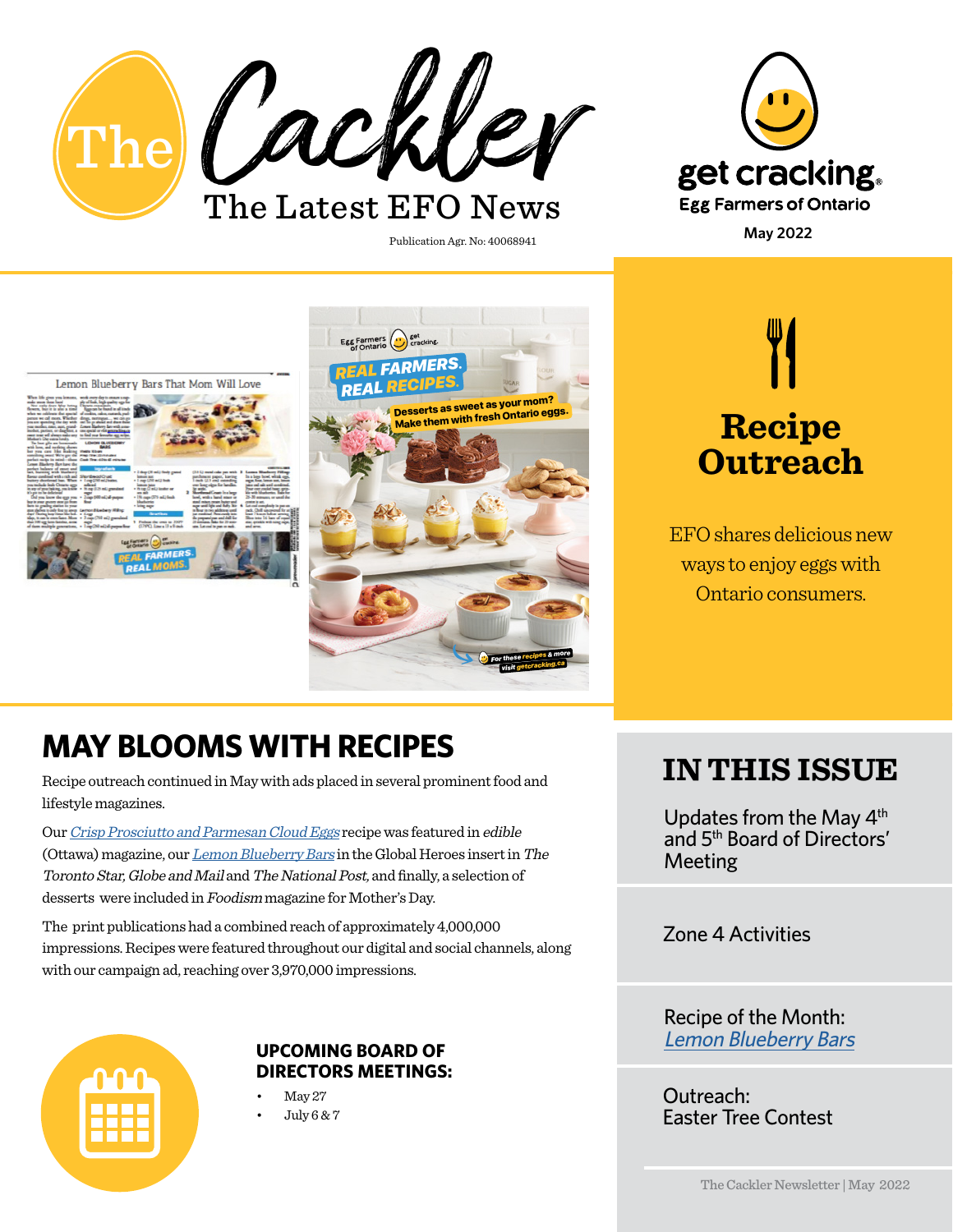# **INFORMATION**

#### **Business Highlights of Egg Farmers of Ontario (EFO) from the May 4 and 5, 2022 Board Meeting**

#### **Confirmed Avian Influenza in 25 flocks as Ontario poultry stakeholders remain on heightened biosecurity**

As of May 16, 2022, the Canadian Food Inspection Agency (CFIA) has confirmed the presence of High Path Avian Influenza (HPAI), subtype H5N1 on 25 premises in Ontario.

The Feather Board Command Centre (FBCC), operated by Ontario's four feather boards including EFO, has continued to work on managing the situation 24/7 since it issued a heightened biosecurity advisory, effective March 26 to all poultry farmers, small flock growers and poultry industry personnel throughout the province.

## **With this Issue:**

- 
- 

All poultry farms within 10 kilometres of the infected premises have been contacted. Mapping information about the sites is available on the FBCC website and all stakeholders are asked to avoid unnecessary travel to these areas to reduce the risk of spreading the disease.

Properly implemented biosecurity remains your first and most important line of defense against infectious diseases. Your farm biosecurity protocols should be well thought-out, well implemented and continuously followed. Constant biosecurity measures should be practiced at all times. Please refer to the attached FBCC Update issued May 16, 2022 for details about the situation and links to updates on outbreaks in all provinces of Canada and to the serious circumstances in the U.S. as well.

Ontario egg and pullet quota holders subscribed for insurance through the Poultry Insurance Exchange (PIE) are covered for Avian Influenza (AI) insurance. PIE supplements the compensation provided by the CFIA.

Farmers are asked NOT to contact PIE unless they are in the zones and impacted by CFIA destruction directives.

The situation remains extremely fluid.

FBCC is committed to providing timely communications to Ontario's poultry industry and will continue to keep you updated as the situation evolves. Please visit FBCC's website for the latest information.

In the meantime, should birds show any signs of illness, farmers are to call their veterinarian immediately. It is also recommended that you contact the 24-hour FBCC support line, 1-877-SOS-BYRD.

#### **Egg Market Update**

As reported in last month's update, the overall trend in egg demand continues to remain strong and, with the reopening of the economy progressing, processed egg demand has remained higher than demand in previous years.

The overall market balance remained in a shortage position in recent weeks with virtually no eggs being held in storage and some increase in the number of boxes imported to meet market demand.

The market will continue to be monitored closely and contingency plans will be in place to use the tools available to balance the market if conditions require further actions.



## **Zone 4 Egg Donations**

Recently, Zone 4 donated four cases of eggs to the Third Space Café in Niagara Falls, to assist with their free breakfast program for the homeless that is served daily.

Egg farmer John Vanderwerff (Zone 4) was happy to deliver the eggs to the café and presented staff Amanda Williams (centre) and Elizabeth Vander Klippe (right) with the eggs.

To learn more about the Third Space Café and their work within their community, visit [https://www.thirdspaceonqueen.ca.](https://www.thirdspaceonqueen.ca)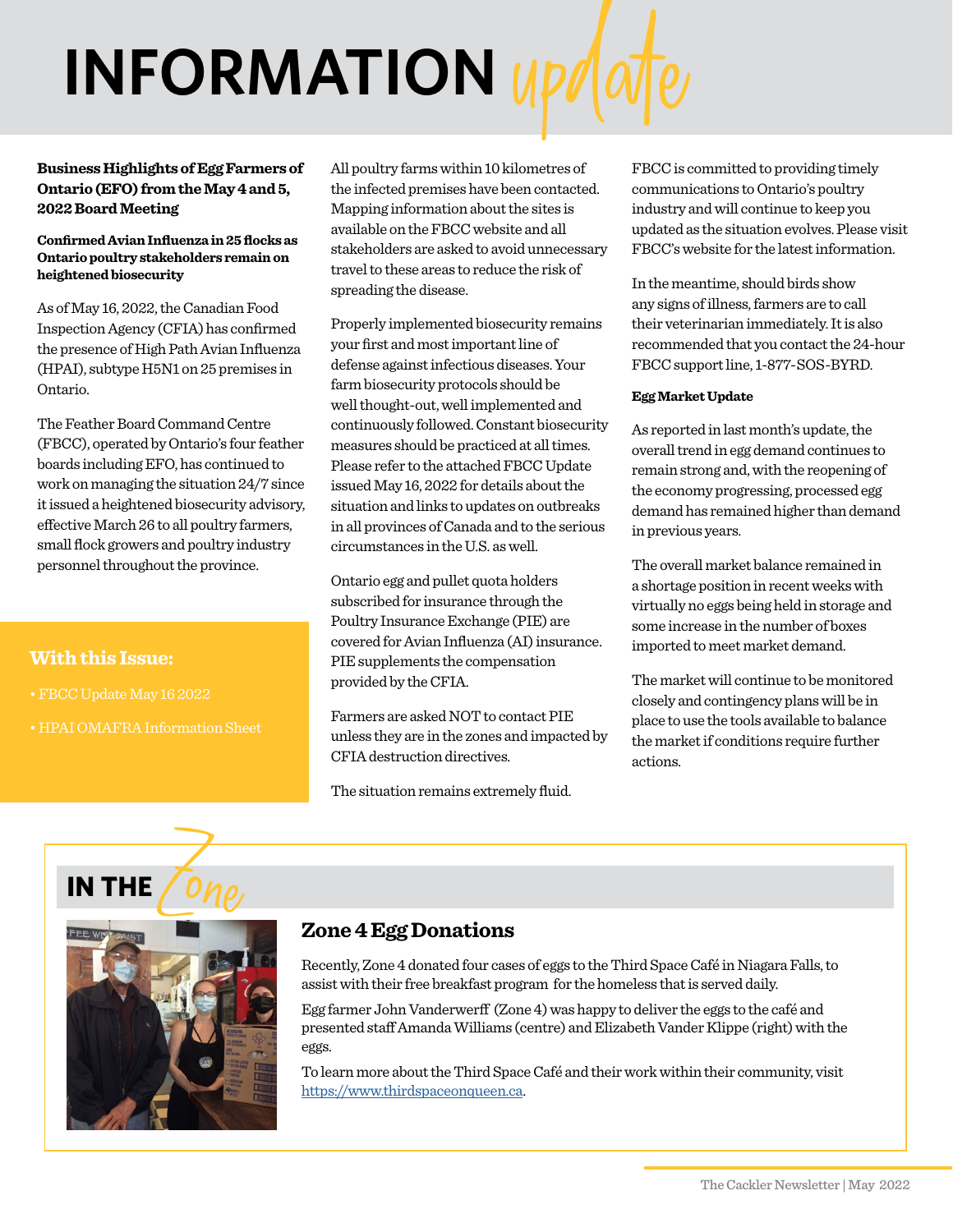# **NUTRITION OUTREACH**

Dietitian Michelle Jaelin on a social media

To celebrate Asian Heritage Month, Michelle shared with her followers a recipe for Okonomiyaki, demonstrated the versatility of eggs across all cultures.

about Ontario eggs and was shared through [https://www.instagram.com/p/Cdv4Nf-FgrG/ .](https://www.instagram.com/p/Cdv4Nf-FgrG/ )



## **FARMER UPDATES**

## **For Sale**

Diamond - 100 case per hour - all stainless with stacker, excellent condition.

**Contact: 519-872-0472 (cell)**

## **RSS Feed: Don't miss out on important updates!**

A feature of the farmer website, www.getcracking.ca/members, offers a Rich Site Summary (RSS). This is a format for delivering regularly changing web content.

Egg and pullet farmers who subscribe to this feed will receive any updates to the website via email on a weekly basis.

Please visit www.getcracking.ca/ [members/member-farmer-news](www.getcracking.ca/members/member-farmer-news) to sign up.

## **POLICIES AND PROCEDURES NOTICE**

Reminder: New policies and procedures will be updated and posted on EFO's farmer website at

www.getcracking.ca/members/ [operations-quota as they come in](www.getcracking.ca/members/operations-quota)to effect.

Policies, procedures and documents posted on EFO's farmer website contain the most up-to-date versions and should be used for all policy interpretation and quota transactions.

Please check this site frequently to ensure you have the most recent information.

 $f$ ollow ug online!

## **PRODUCTION STATISTICS**

(in boxes of 15 dozen)

**Ontario Production (week ending #16)**  $2022 - 6,329,035$  $2021 - 5,867,192$ 

## **Ontario IP**

**(week ending #16)** 2022 – 1,412,374 2021 – 1,000,966

**Ontario EFP (week ending #16)** 2022 – 104,992 2021 – 221,886

#### **US Shell Egg Imports to Ontario (week ending May 14, 2022 - #20)**

 $2022 - 469,500$  $2021 - 579,080$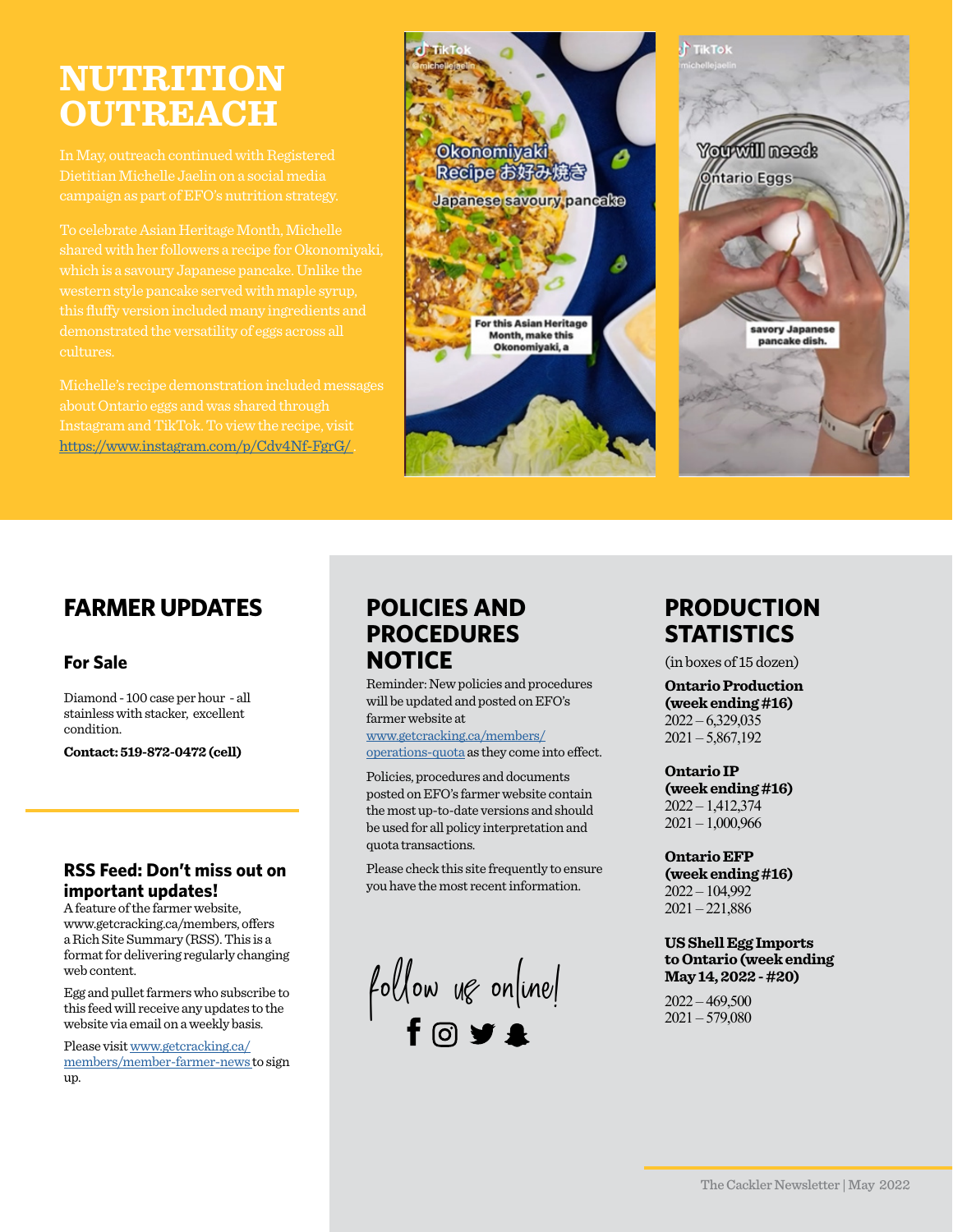

Yields: 16 bars<br>Prep Time: 25 minutes Prep Time:<br>Cook Time:

40 to 45 minutes

**Directions**

minutes, or until centre is set.

#### **Ingredients**

Shortbread Crust:

1 cup (250 mL) butter, softened  $\frac{1}{2}$  cup (125 mL) granulated sugar 2 cups (500 mL) all-purpose flour

# Lemon Blueberry Filling:

# 6 eggs 1 cup (250 mL) all-purpose flour

3 cups (750 mL) granulated sugar 2 tbsp (30 mL) finely grated lemon zest 1 cup (250 mL) fresh lemon juice  $\frac{1}{2}$  tsp (2 mL) kosher or sea salt 1½ cups (375 mL) fresh blueberries icing sugar

**TIP:** Substitute equal amounts of raspberries or blackberries for a flavour variation.

Preheat oven to 350°F (175°C). Line a 13 x 9-inch (3.5 L) metal cake pan with parchment

Lemon Blueberry Filling: In a large bowl, whisk eggs, sugar, flour, lemon zest, lemon juice and salt until combined. Pour over cooled base; sprinkle with blueberries. Bake for 25-30

Let cool completely in pan on rack. Chill uncovered for at least 2 hours before serving.

Slice into 16 bars of equal size; sprinkle with icing sugar and serve.

Shortbread Crust: In a large bowl, with a hand mixer or stand mixer, cream butter and sugar until light and fluffy. Stir in flour in 2 additions until just combined. Press evenly into prepared pan and chill for 20 minutes. Bake for 20 minutes. Let cool in pan on rack.

paper, leaving 1-inch (2.5 cm) extending over long edges for handles. Set aside.

# **EGGS IN THE NEWS**

### **MEF celebrates 50 years by giving away free egg sandwiches**

By Canadian Poultry May 19, 2022

Manitoba's egg farmers invited the public to join them for free coffee and delicious egg sandwiches recently in Winnipeg's Old Market Square. There was also a chance to meet egg farmers and ask questions about eggs and egg farming. Attendees took home MEFbranded swag, including squishy eggs, whisks or cookbooks among other items, and radio station QX104 was onsite playing music and inviting folks to join in the celebration.

"Manitoba Egg Farmers is very pleased to celebrate this milestone of 50 years," says Catherine Kroeker-Klassen, chair of MEF. "We can't think of a better way to celebrate than for our farmers to come to the city, chat with folks about farming and give away delicious sandwiches made with local eggs. We are excited about being egg farmers and we want to share that with everyone!"

MEF worked with Chef Karl Oman to make the sandwiches fresh onsite at Red River

College Polytechnic's Exchange District Campus. Oman is an instructor from RRC Polytech's Culinary Arts program, who sourced local ingredients for these sandwiches and supervised students, who benefited from the opportunity to put the skills they have learned into practice.

 "Eggs are delicious, protein-packed, and highly versatile – perfect for weekend brunches, after-gym snacks, holiday baking and a quick nutritious way to start every day," Kroeker-Klassen adds.